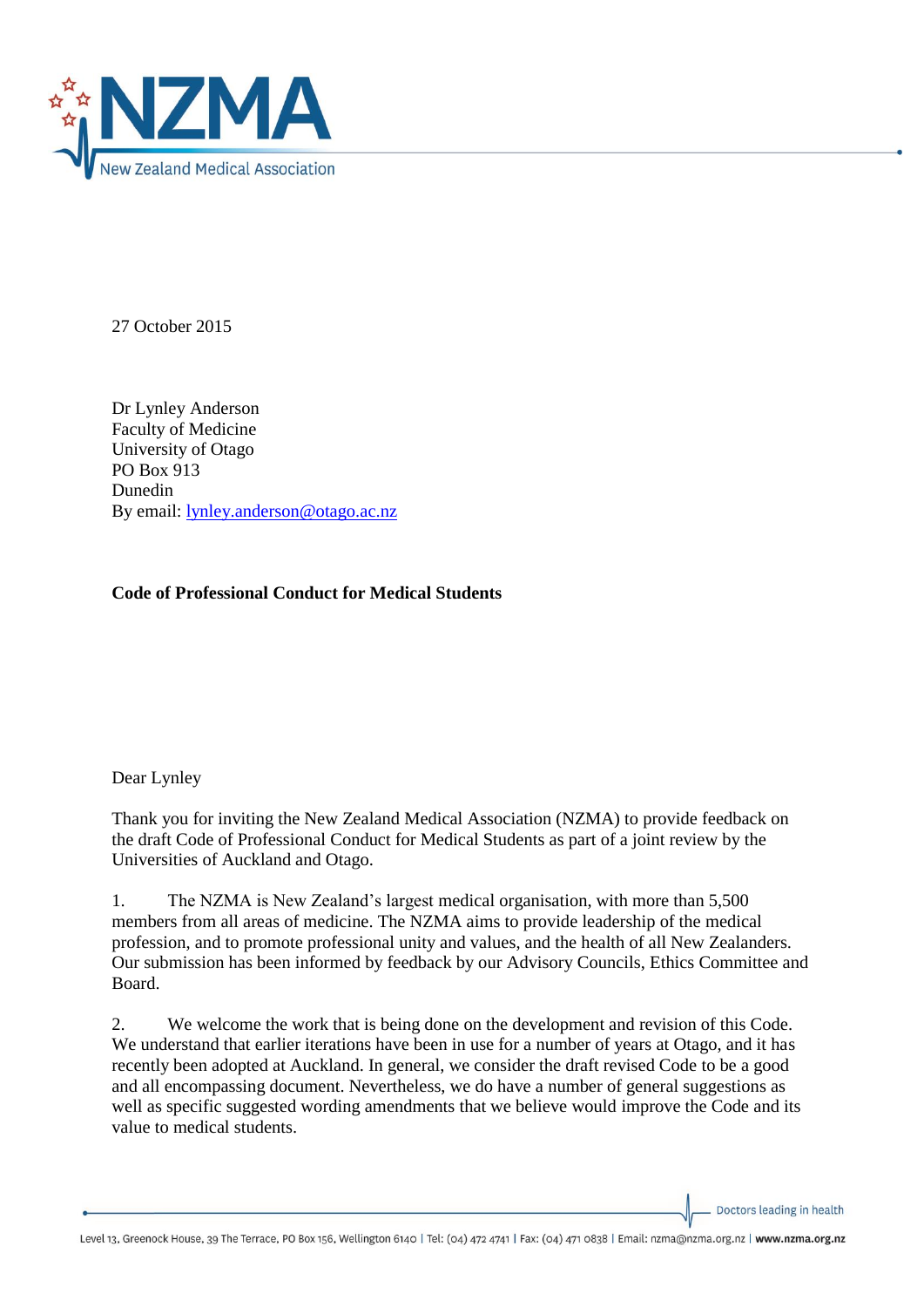### **Part I: General Comments**

3. We believe that the Code needs to significantly expand on the rights of medical students in the workplace and the supportive networks available to them. While this information may exist in other resources, we suggest that the Code should provide guidance beyond placing the onus on students to simply recognise and seek help. This is important for several reasons. Firstly, medical students are exposed to many sad and emotionally harrowing circumstances, exacerbated by busyness and sleep deprivation. Secondly, those students needing help the most are often the least able/likely to seek it. Thirdly, there is a power imbalance (and consequent vulnerability) between medical students and senior colleagues. Fourthly, medical students on placements (eg, during  $5<sup>th</sup>$ year or TI year) are away from their usual GP, counsellor and/or peer support. We provide some specific suggestions for wording amendments (and references to additional resources) in Part II of our submission. We also suggest that the Code advise students that it is beneficial to have a mentor (or preferably, a formal supervisor) during their hospital attachments, though we appreciate that funding could be an issue with respect to formal supervision.

4. We suggest that guidance on the use of electronic communications requires expansion. While we welcome the inclusion of note 1, we suggest that the Code would benefit from greater guidance on the sharing of clinical information (eg, taking and sharing photographs of a patient's signs, text messaging patient updates). The reality is that medical students are already being asked for this material by their senior colleagues. The Code needs to reflect existing practice, including expectations by senior colleagues, and focus on how to best ensure patient information is protected. We also suggest that the Code elaborate on the brief caution on sharing personal information on social networking sites. Medical students need to be made explicitly aware of their professional image online. We welcome the link to the resource *'Social Media and the Medical Profession'* but note that the link to the actual resource from the NZMSA website is broken.

5. We recommend that the Code include some Te Reo Māori, if only in the title. We also suggest that it would be useful to have the entire document replicated in Te Reo Māori. We consider the Code to be a foundation document. As such, it would be useful to replicate it in all New Zealand's official languages, in keeping with New Zealand's constitutional and cultural traditions under Te Tiriti o Waitangi.

# **Part II: Specific Comments**

# *Introduction*

**.** 

6. We believe that the Code should explicitly link to the URLs of all the key documents stated at the beginning in note  $4$  – the NZMA Code of Ethics,<sup>1</sup> the Code of Health and Disability Services Consumers' Rights  $(1996)$ ,<sup>2</sup> and the Health Information Privacy Code  $(1994)$ .<sup>3</sup> In addition, we recommended that the Code add (and link to) the MCNZ's Coles Medical Practice in New Zealand,<sup>4</sup> as well as the Health Practitioners Competence Assurance Act 2003.<sup>5</sup>

# *Paragraph 3: Obtaining informed consent for your interaction with patients*

7. We suggest that the paragraph on informed consent would benefit from specific mention of people in a "substituted decision" role such as those with guardianship or enduring power of

<sup>5</sup> Available fro[m http://www.health.govt.nz/our-work/regulation-health-and-disability-system/health-practitioners](http://www.health.govt.nz/our-work/regulation-health-and-disability-system/health-practitioners-competence-assurance-act)[competence-assurance-act](http://www.health.govt.nz/our-work/regulation-health-and-disability-system/health-practitioners-competence-assurance-act)

<sup>1</sup> Available fro[m http://www.nzma.org.nz/publications/code-of-ethics](http://www.nzma.org.nz/publications/code-of-ethics) 

<sup>&</sup>lt;sup>2</sup> Available from  $\frac{http://www.hdc.org.nz/the-act-code/the-code-of- rights}{http://www.hdc.org.nz/the-act-code/the-code-of- rights}$ 

<sup>&</sup>lt;sup>3</sup> Available fro[m https://privacy.org.nz/the-privacy-act-and-codes/codes-of-practice/health-information-privacy-code/](https://privacy.org.nz/the-privacy-act-and-codes/codes-of-practice/health-information-privacy-code/)

<sup>4</sup> Available fro[m https://www.mcnz.org.nz/news-and-publications/cole-s-medical-practice-in-new-zealand/](https://www.mcnz.org.nz/news-and-publications/cole-s-medical-practice-in-new-zealand/)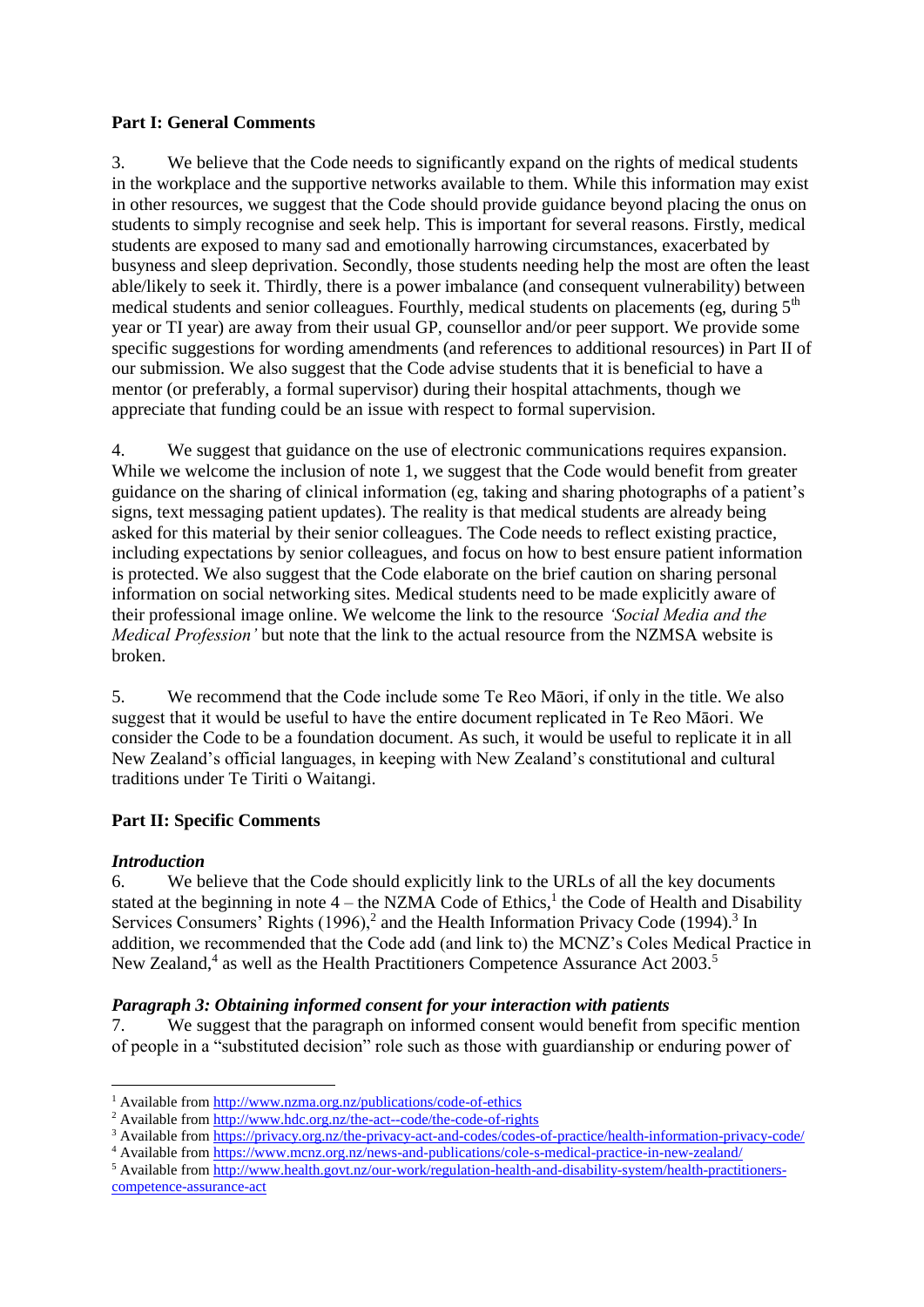attorney. We suggest that the Code make explicit reference to the Consensus Statement on Medical Students and Informed Consent.<sup>6</sup> We note that this consensus statement has an entire section on patients who are incompetent to make an informed decision.

## *Paragraph 5: Maintaining patient confidentiality*

8. We consider that responsibilities relating to maintaining confidentially apply to patients as well as their family/whānau. Accordingly, we suggest that it would be useful to make specific mention to information relating to the patient's family and whānau in this section.

9. Given the importance of issues relating to electronic communications, we suggest that it may be useful to reiterate that all the points in paragraph 5 apply when using electronic communications (as per the introductory note 1).

10. We propose a minor wording amendment to point 5.1 such that it reads: *"Hold all patient information in confidence, including after patients have ended treatment or died".* We also propose adding "or required" to the end of point 5.5 such that it reads: *"Become aware of the limited circumstances in which breaches of confidentiality may be justified or required".* This is in light of requirements for reporting of child abuse within some DHBs (though not yet mandated by statute).

### *Paragraph 7: Maintaining personal integrity and well being*

11. We believe that this section needs to be considerably expanded. We recommend that it provide guidance on how students can seek appropriate assistance. We suggest making reference to the NZMA DiTC Health and Wellbeing website, $\frac{7}{1}$  which includes a link to the publication 'Keeping Your Grass Greener: A wellbeing guide for medical students'. <sup>8</sup> We also suggest the addition of wording to cover the following points:

*"From time to time, as a medical student and as a doctor, experiences with patients may trigger strong emotional experiences. I will acknowledge that this may impact on my interactions with other people and take appropriate steps to debrief and take time to reflect on the situation".* 

*7.5. Remain aware of the wellbeing of my colleagues, and support them, to the extent that I am able, to seek help when needed.*

*7.6. Expect the universities and workplaces to provide me with an emotionally safe team environment.* 

### *Paragraph 8: Respecting staff and colleagues*

 $\overline{a}$ 

12. We recommend addition of the word "constructive" before criticism in the first sentence. We also suggest the addition of specific wording to cover a student's expectations relating to bullying and the right to receive teaching. This could take the form of the following additional points:

*8.6. Expect respect from others, and take a zero tolerance approach to abusive behaviour, including by me and/or in those around me, alerting relevant members of the health care team as far as is possible.*

<sup>6</sup> Bagg W, et al. Medical Students and informed consent: A consensus statement prepared by the Faculties of Medical and Health Science of the Universities of Auckland and Otago, Chief Medical Officers of District Health Boards, New Zealand Medical Students' Association and the Medical Council of New Zealand. N Z Med J. 2015 May 15;128(1414):27–35.

<sup>&</sup>lt;sup>7</sup> This page is under development. The interim page is available at [http://www.nzma.org.nz/about-nzma/nzma](http://www.nzma.org.nz/about-nzma/nzma-structure-and-representatives/councils/dit-council/health-and-wellbeing)[structure-and-representatives/councils/dit-council/health-and-wellbeing](http://www.nzma.org.nz/about-nzma/nzma-structure-and-representatives/councils/dit-council/health-and-wellbeing)

<sup>&</sup>lt;sup>8</sup> Available fro[m http://mentalhealth.amsa.org.au/wp-content/uploads/2014/08/KYGGWebVersion.pdf](http://mentalhealth.amsa.org.au/wp-content/uploads/2014/08/KYGGWebVersion.pdf)